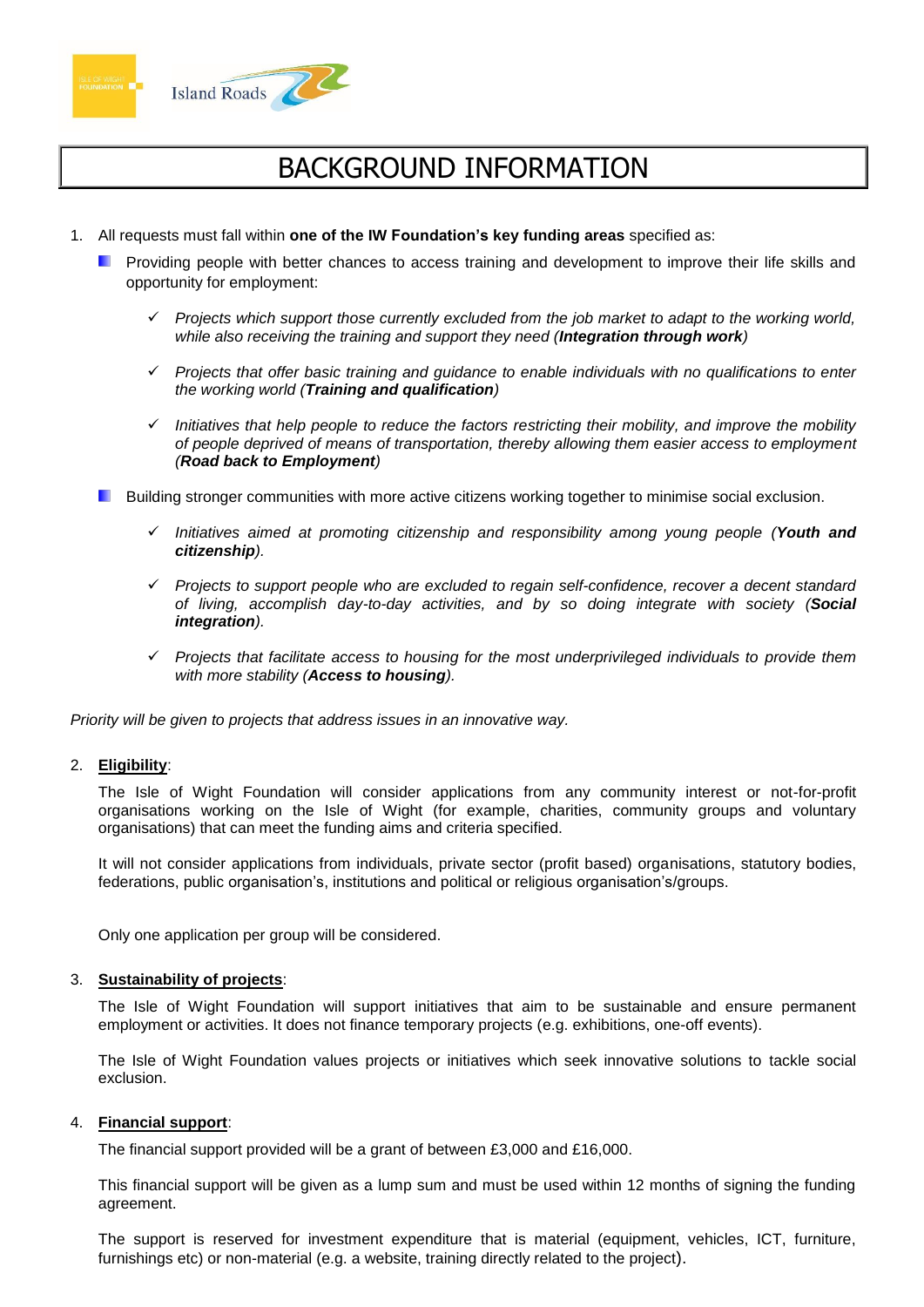### 5. **Involvement of Island Roads' employees:**

The IW Foundation puts all project proposers in touch with Island Roads employees with a view to providing voluntary support and contributing more than financing alone. As a result, the IW Foundation only supports projects that will benefit from Island Roads' employees' support

### 6. **Advice for preparing and submitting your application:**

Your request will be accepted or rejected based on the information contained in the application you submit.

- **All sections** of the application must be completed; no handwritten forms will be considered.
- The application must not consist of more than 12 pages
- Applications must be received by the deadline of 12 noon on 2nd May 2022.
- The amount requested must be accompanied with quotations to evidence the costs. Without this the application will not be considered. Provide an accurate breakdown in costs; this is to include the total amount for the project (monies sought from the Foundation and how any remaining funds will be met, if applicable).
- Please provide a mobile number if possible
- Avoid using acronyms and abbreviations
- Provide an accurate breakdown in costs; this is to include the total amount for the project (monies sought from the Foundation and how any remaining funds will be met, if applicable).

Please refer to the full information contained within the grant call document before completing your application. Thank you.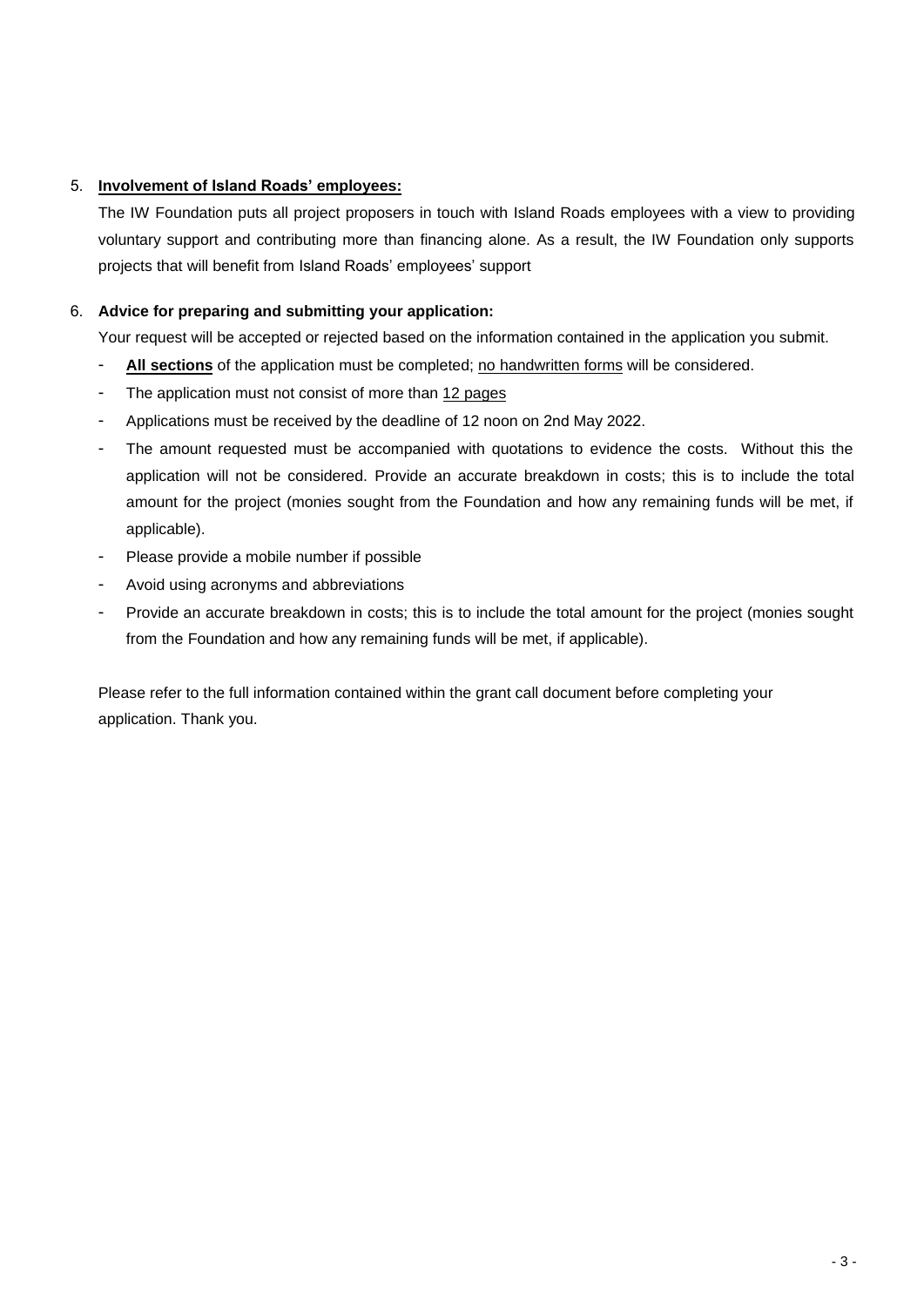



# APPLICATION FORM

*(to be completed by the IW Foundation)* Application received: Application number:

## **1. Description of your organisation**

| Legal status of the entity:                                                                           |                                    |
|-------------------------------------------------------------------------------------------------------|------------------------------------|
| Charity: Number                                                                                       | Community Interest Company: Number |
| □ Other not-for-profit organisation (please describe)                                                 |                                    |
| General description of the organisation's main activity(ies):                                         |                                    |
|                                                                                                       |                                    |
|                                                                                                       |                                    |
|                                                                                                       |                                    |
|                                                                                                       |                                    |
|                                                                                                       |                                    |
| Category and age group(s) of beneficiaries:                                                           |                                    |
|                                                                                                       |                                    |
| Number of permanent employees this year:/ FTE (* full-time equivalent)                                |                                    |
| Number of employees under who have been employed as part of a back-to-work employment scheme (only if |                                    |
| Number of part time employees this year:                                                              |                                    |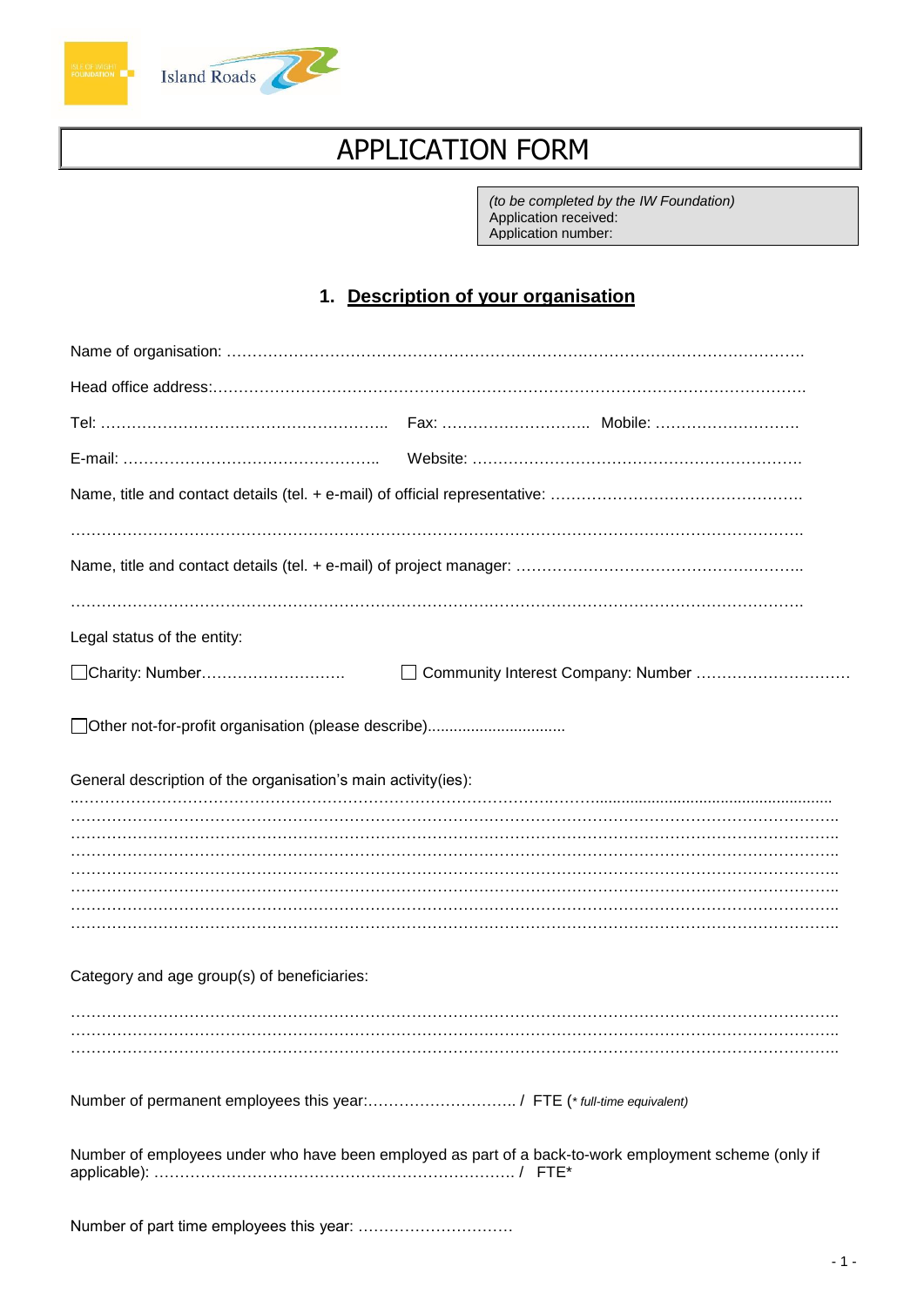| Are you part of a larger organisation or network (national or local)? | $ves$ $\vert$ | $no$ $\perp$ |  |
|-----------------------------------------------------------------------|---------------|--------------|--|
|                                                                       |               |              |  |

# **2. Your organisation's budget**

# **3. Project for which a VINCI Foundation grant is being requested**

| Category of project (put $\checkmark$ in one box only):                               |                                   |                                                                                                                   |  |
|---------------------------------------------------------------------------------------|-----------------------------------|-------------------------------------------------------------------------------------------------------------------|--|
| 1) Access to employment<br>Integration through work $\Box$                            | Training and qualification $\Box$ | Road back to employment                                                                                           |  |
| 2) Community life<br>Youth and citizenship                                            | Social integration                | Access to housing                                                                                                 |  |
|                                                                                       |                                   | Community area(s) in which the project will be carried out (or please state if project is delivered Island-wide): |  |
| Context in which the project will be carried out (i.e. what issues will it address?): |                                   |                                                                                                                   |  |
|                                                                                       |                                   |                                                                                                                   |  |
|                                                                                       |                                   |                                                                                                                   |  |
|                                                                                       |                                   |                                                                                                                   |  |
|                                                                                       |                                   |                                                                                                                   |  |
| Objective of the project:                                                             |                                   |                                                                                                                   |  |
|                                                                                       |                                   |                                                                                                                   |  |
|                                                                                       |                                   |                                                                                                                   |  |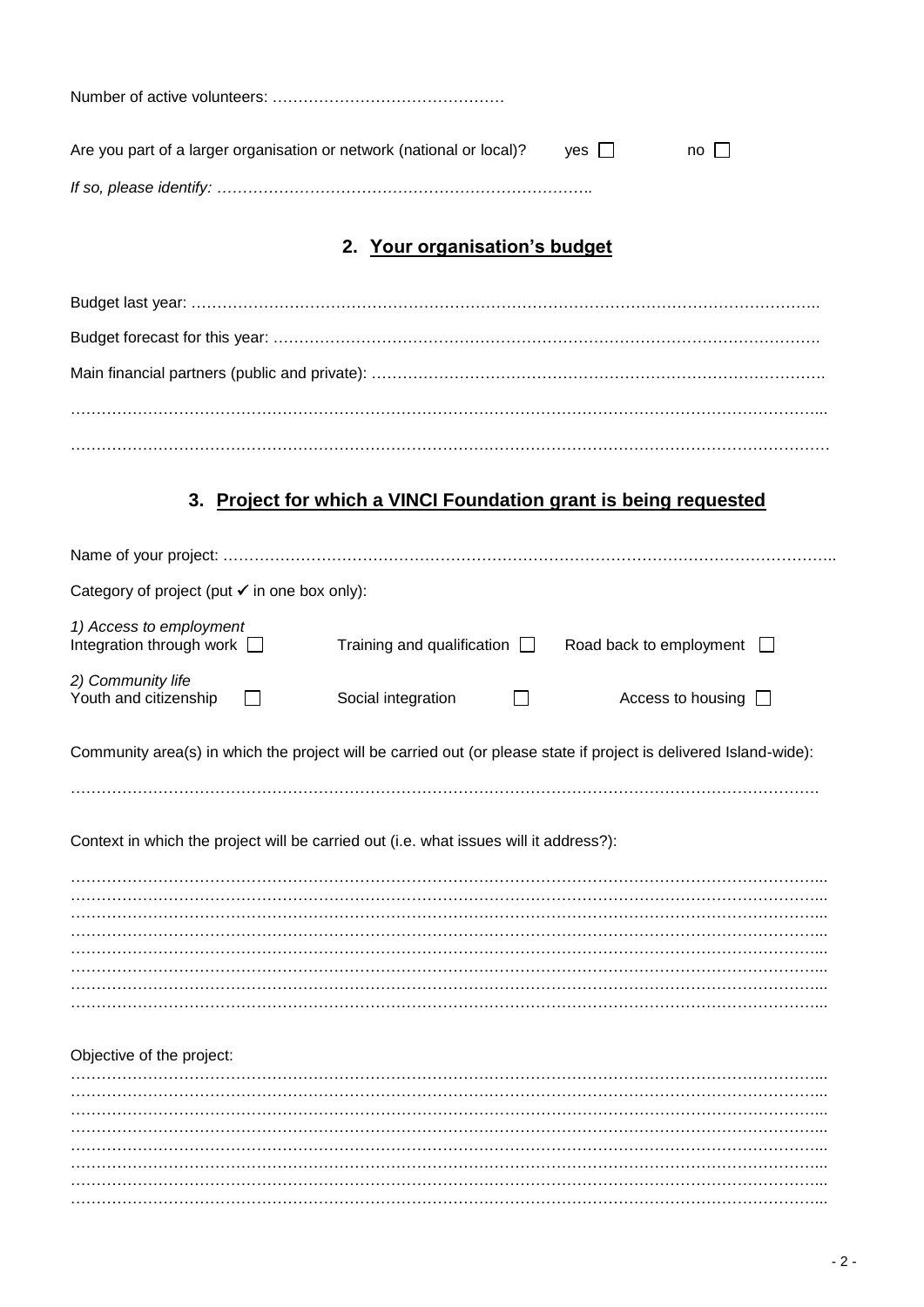Brief description of the project (10 lines maximum):

| Beneficiaries of the project (please state number and type e.g. 1000 people, men and women, aged over 60 etc): |  |
|----------------------------------------------------------------------------------------------------------------|--|
|                                                                                                                |  |
|                                                                                                                |  |
|                                                                                                                |  |
|                                                                                                                |  |
|                                                                                                                |  |
| In what way is the project an innovative response to the issue addressed?                                      |  |
|                                                                                                                |  |
|                                                                                                                |  |
|                                                                                                                |  |
|                                                                                                                |  |
|                                                                                                                |  |
|                                                                                                                |  |
| Project schedule (duration, current status, schedule for completion):                                          |  |
|                                                                                                                |  |
|                                                                                                                |  |
|                                                                                                                |  |
|                                                                                                                |  |
|                                                                                                                |  |
| Project assessment criteria (i.e. how will you know your project is achieving its objectives? What forms of    |  |
| measurement will you use?):                                                                                    |  |
|                                                                                                                |  |
|                                                                                                                |  |
|                                                                                                                |  |
|                                                                                                                |  |
|                                                                                                                |  |
| Key factors for success / opportunities that could help to achieve the objective:                              |  |
|                                                                                                                |  |
|                                                                                                                |  |
|                                                                                                                |  |
|                                                                                                                |  |
|                                                                                                                |  |
|                                                                                                                |  |
|                                                                                                                |  |
| Threats that could prevent the objective from being achieved:                                                  |  |
|                                                                                                                |  |
|                                                                                                                |  |
|                                                                                                                |  |
|                                                                                                                |  |
|                                                                                                                |  |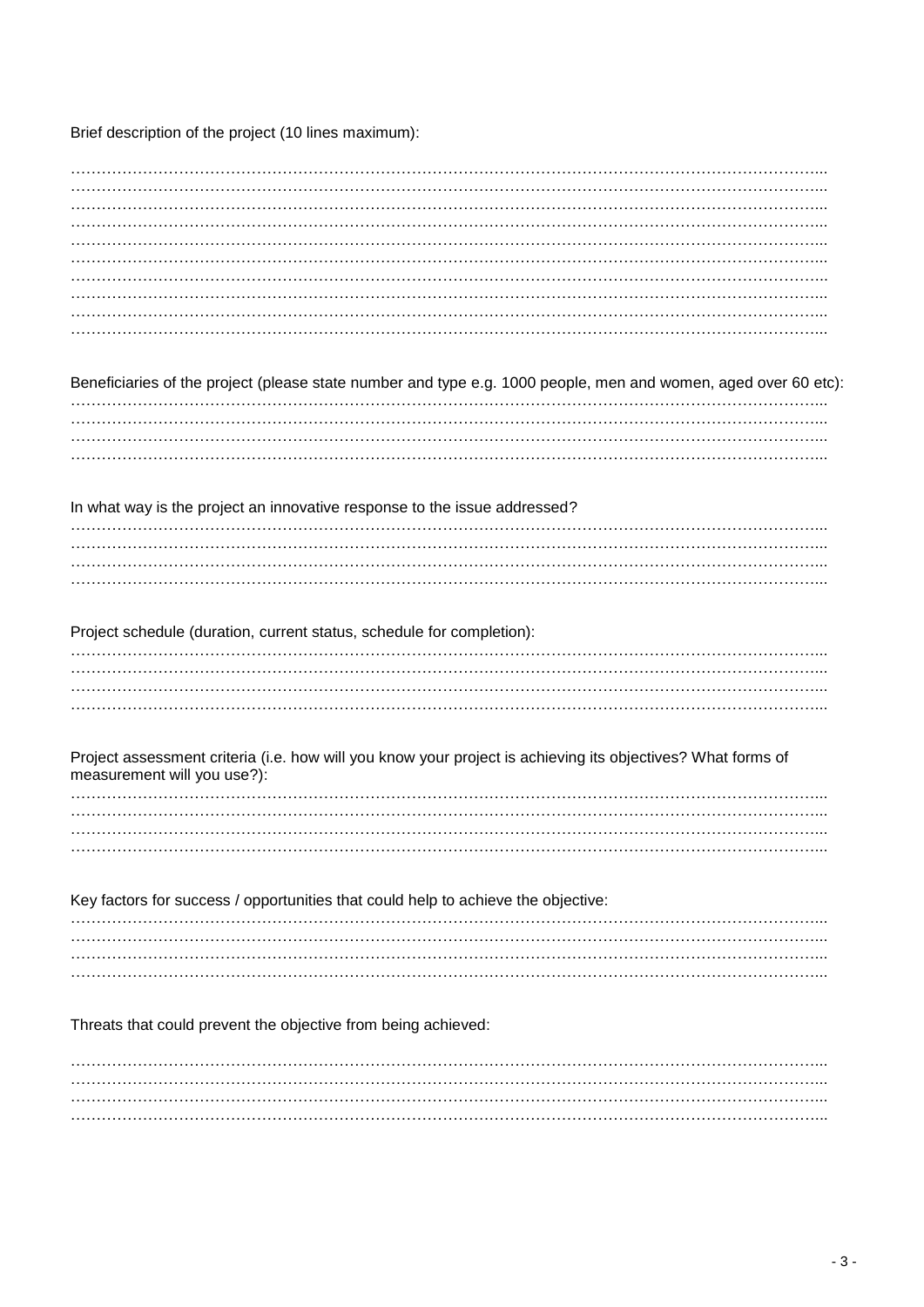### **4. Budget specific to this project**

**•** Operating Needs – (revenue)

Total Value (in £):……………………………………………………………………………………..

Total Self-financed portion (in £):…………………………………………………………………………………

| The Operating Costs<br>(reason) | Total Amount (£) | <b>Self-Financed Amount</b><br>(E) | Isle of Wight Foundation<br>Amount (£) |
|---------------------------------|------------------|------------------------------------|----------------------------------------|
|                                 |                  |                                    |                                        |
|                                 |                  |                                    |                                        |
|                                 |                  |                                    |                                        |
|                                 |                  |                                    |                                        |
|                                 |                  |                                    |                                        |

■ Equipment and other fixed assets – (Capital)

Total value (in £):……………………………………………………………………………………..

Total Self-financed portion (in £):………………………………………………………………………………….

| The Equipment and other<br><b>Fixed Assets</b> | Total Amount (£) | Self-Financed Amount (£) | Isle of Wight Foundation<br>Amount (£) |
|------------------------------------------------|------------------|--------------------------|----------------------------------------|
|                                                |                  |                          |                                        |
|                                                |                  |                          |                                        |
|                                                |                  |                          |                                        |
|                                                |                  |                          |                                        |
|                                                |                  |                          |                                        |

#### **Summary - Total amount of financial aid requested from the IW Foundation:**

| Nature (Operations / Assets / Equipment) | Amount (in £) |
|------------------------------------------|---------------|
| Revenue                                  |               |
| Capital                                  |               |
| <b>Total</b>                             |               |

➢ **Please ensure estimates are attached, on submission of this application, for all elements of the above.**